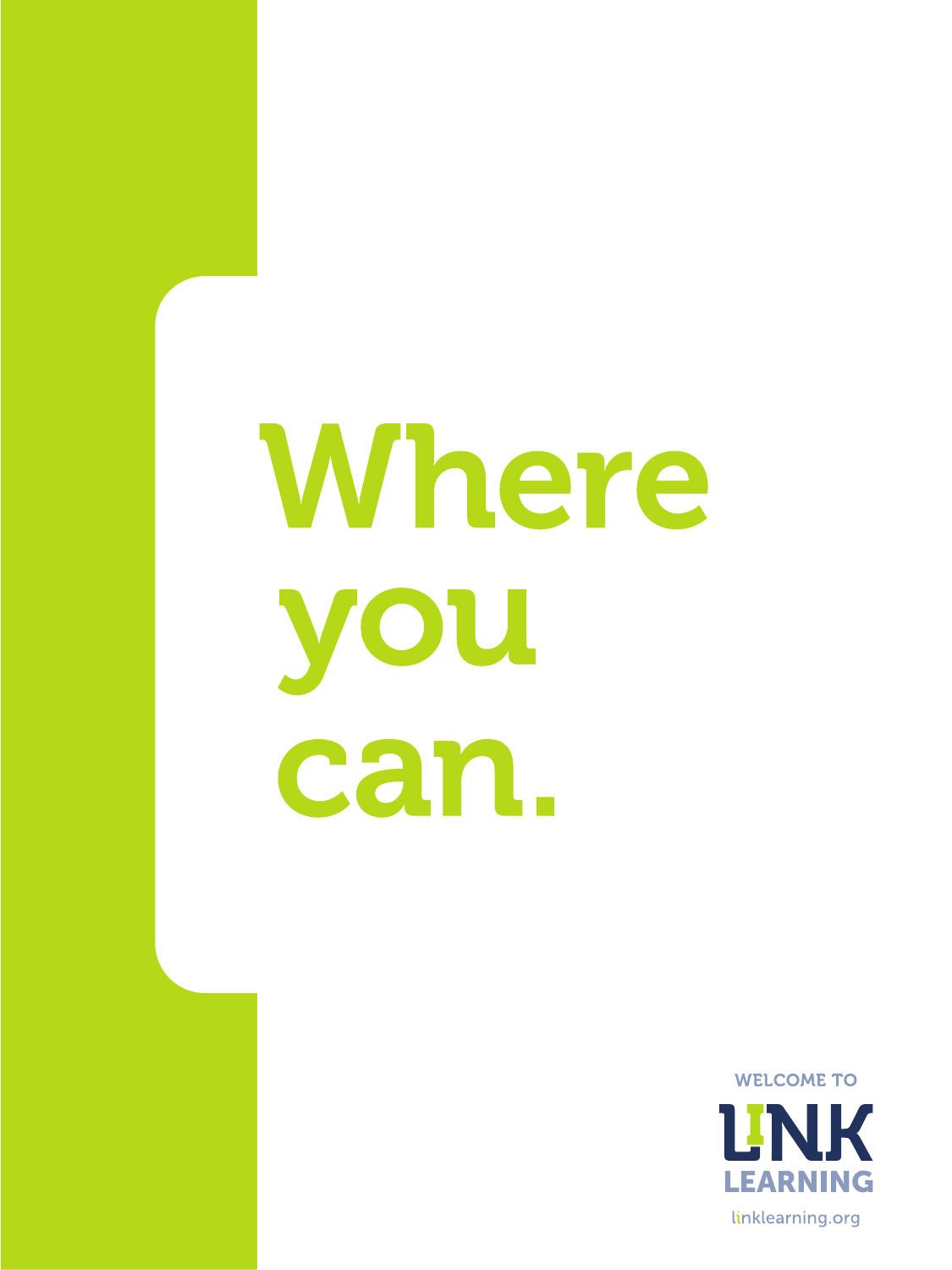

We're so glad you found your link.

# Welcome to LINK LEARNING

At Link Learning, you can. We believe all students deserve an educational community that sees the good in them, sees their potential, believes in their possibilities, and provides a fresh start for success, so they can find the future they deserve.

Don't let struggles with traditional education hold you back. With our first-class centers, one-on-one and small group teaching assistance, free use of a computer and internet access, you're empowered to learn at your own pace with the support of our welcoming and inclusive learning environment.

With your personalized plan, we set expectations to help you stay accountable to your own success. With ongoing online or on-site check ins, we help you stay engaged. As with any programs, students are expected to work hard, stay on pace, and reach out for extra assistance at any point you are feeling overwhelmed. We know life can be complicated and no matter what your circumstances, we are here to help.

#### ALL STUDENTS RECEIVE FREE ACCESS TO:

- + Laptop
- + Internet Service
- + One-to-One Teacher Student Access
- + Online Classes
- + Drop-In Centers Statewide

#### STUDENTS ARE EXPECTED TO:

- + Work on one course at a time to help stay focused and ensure success
- + Make 25% progress in class each week to keep on track to finish a course in 4 weeks (or 5% per day if you log in five days per week)
- + Communicate at least weekly with their teacher. Daily communication is encouraged.

linklearning.org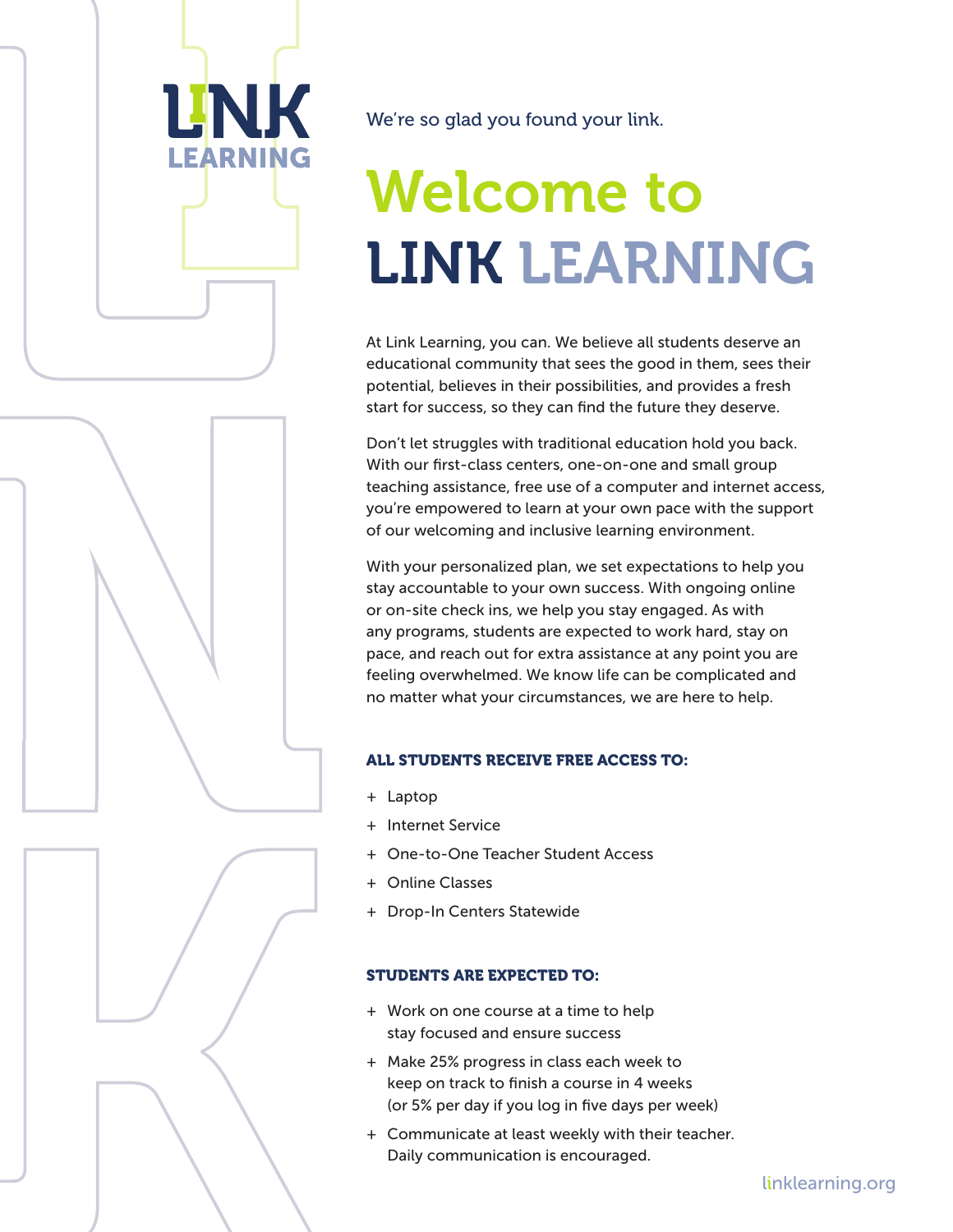## STUDENT EXPECTATIONS

#### Program Expectations

- 1. Weekly progress goal: 25% progress in class every week, or making 5% progress every day if you log in 5 days per week (Each progress week starts Wednesday at 12:00am and concludes the next Tuesday at 11:59:59pm)
- 2. Weekly conversation with your teacher (2-3 times per week)
- 3. Parent/Guardian Involvement (Minors)
- 4. 2 to 5 weeks with no contact means that you are truant
	- Phone Call, Text message, Center Attendance
	- Pulse Communications Application
	- Google Hangouts
	- Email

#### Supports from Staff

- Progress goals are established so that you will complete 12 classes over the course of the school year. Working below your progress goal will take you longer to graduate, working above the goal moves your graduation day closer.
- Supports will be put in place if you are having difficulty reaching your progress goal. Engaging in supports is for your benefit.
- Supports are not limited to, but may include, increased:
	- Login Rate
	- Communication
	- Time on Task
	- Center Attendance

#### Truancy Policy

Center staff meet every week to evaluate whether or not a student qualifies as truant. The following criteria may be used to determine truancy:

- The student does not contact their teacher during a week or more
- The student is not completing required coursework at an appropriate level (attendance measurement)
- The student does not fulfill the requirements of a Learning Contract

If the student is deemed truant because of any one of the above criteria, the truancy process begins.

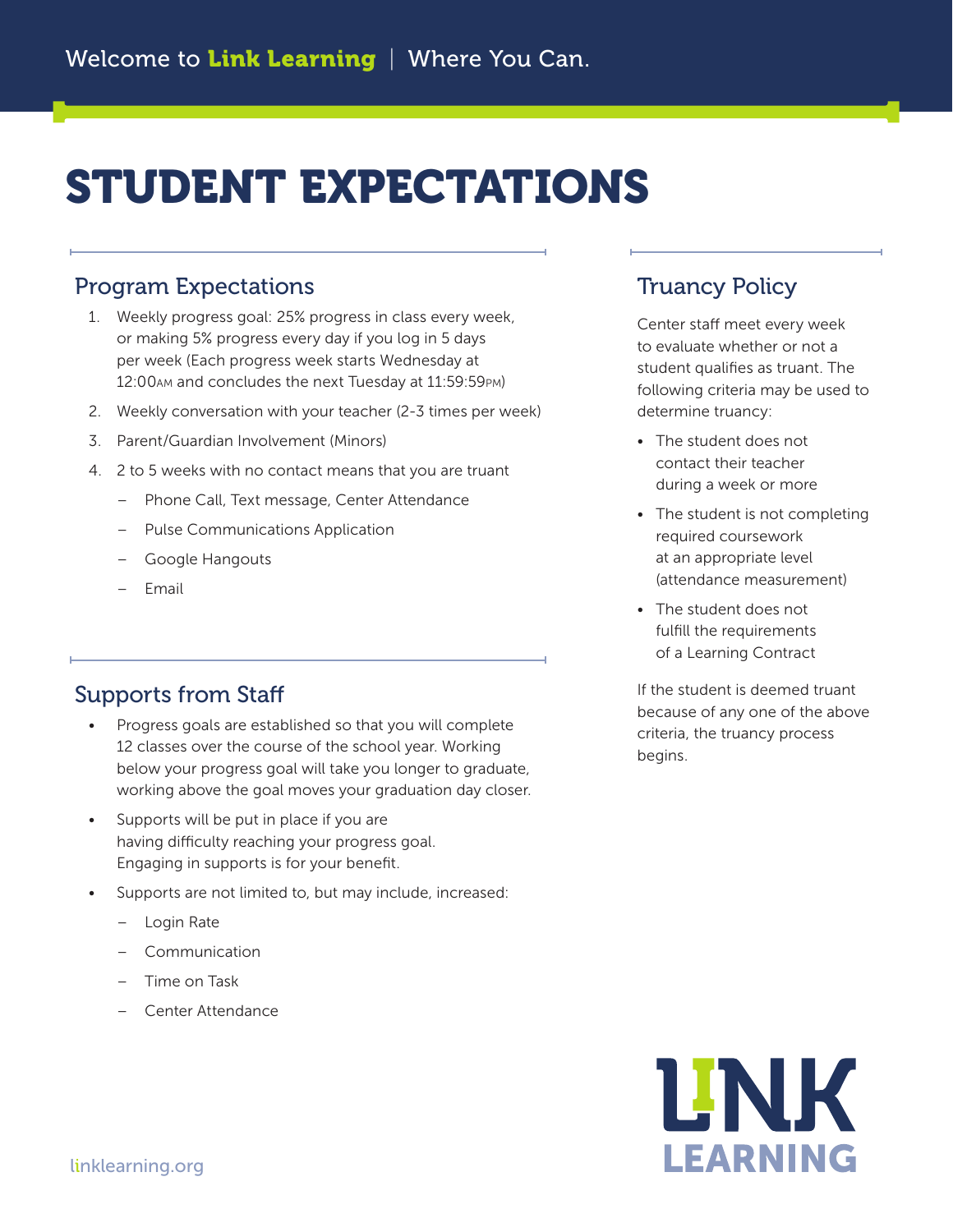## TECHNOLOGY USAGE

#### Pulse Comm App Installation

- 1. Install on your Chromebook and your phone
- 2. Search "Pulse Comm" on the App Store or Google Play. Download the app with this thumbnail.
- 3. Allow notifications
- 4. Use your cell phone number to activate the app and send a test message to your teacher/paraprofessional.

When the app is not in use, but a message is sent, you will receive a notification. The notification will appear as a red dot on the app thumbnail.

#### Computer/Tech Issues

Technical issues are not an excuse for lack of progress. Contact the center immediately and we can help.

Internet mifi's have a 500MB limit and reset at midnight. Between 12am-6am the sites are limited. Mifi's should only be connected to our equipment.

We can see what you do on our equipment. (websites visited)

Your equipment is borrowed not owned (Review Technology Policy)



allie

**Pulse**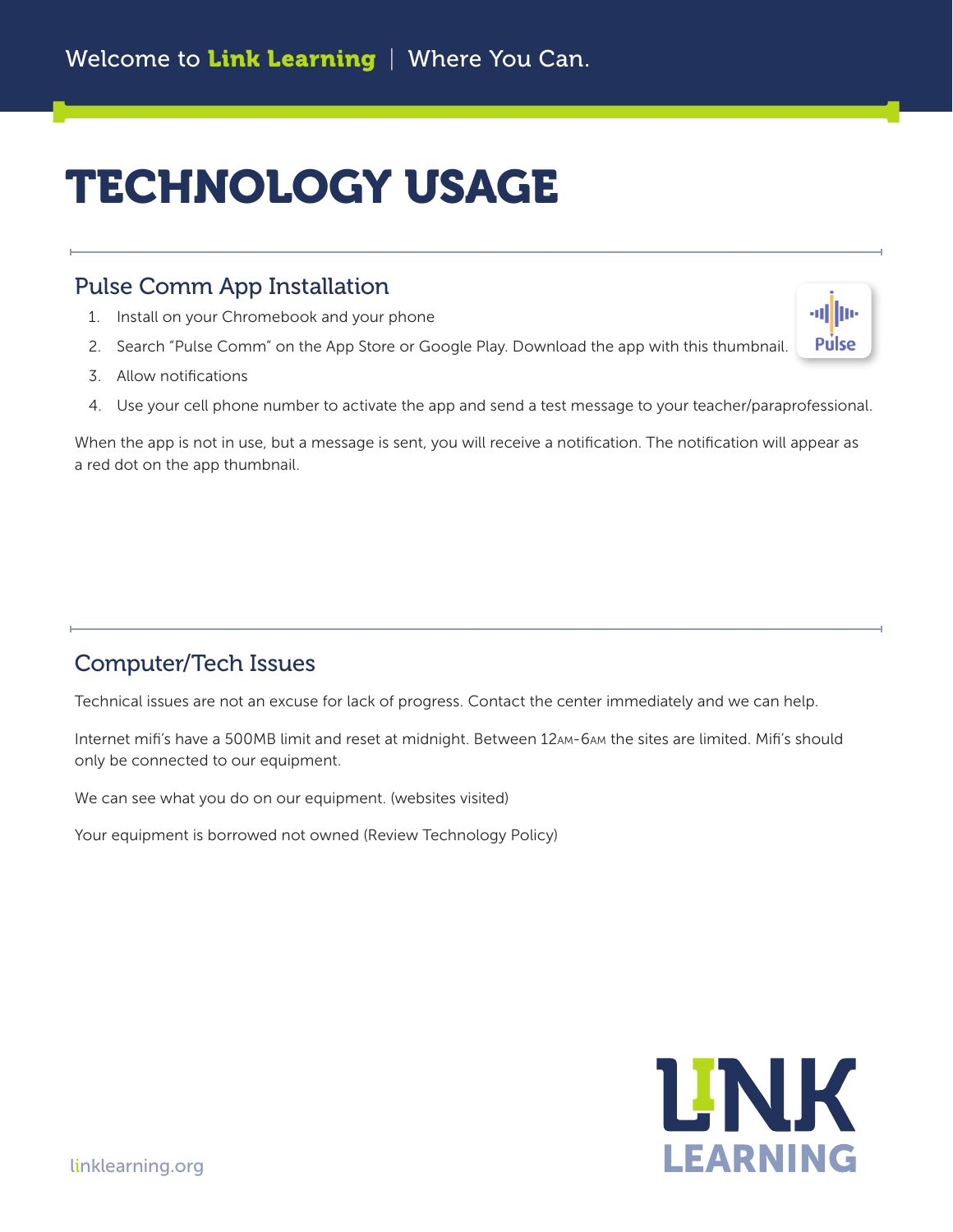

IMPORTANT DATES 2021-22 SCHOOL YEAR

| AUG 30 First Day of School                                                                           |
|------------------------------------------------------------------------------------------------------|
| SEPT 3, 6 Labor Day Holiday                                                                          |
| <b>OCT 6 Fall Count Day</b><br>Student Attendance Required                                           |
| NOV 24-26 Thanksgiving Break                                                                         |
| DEC 20-31 Winter Break                                                                               |
| JAN 3 School Resumes                                                                                 |
| <b>JAN 17 MLK Day</b><br>No School for Students or Staff                                             |
| JAN 21 End of First Semester                                                                         |
| JAN 24 Second Semester Begins                                                                        |
| FEB 1 - MAR 19 WIDA Testing Window<br>Specific dates will be announced                               |
| FEB 9 Spring Count Day<br>Student Attendance Required                                                |
| <b>MAR 28 - APR 1 Spring Break</b><br>MAR 28 - APR 1 Schoolcraft, UP, St. Louis, Merrill, CM, LV, TC |
| <b>APR 4-8 Spring Break</b><br>Fuller, Alger, Alpine, Belding                                        |
| <b>APR 13-14</b> Student Attendance Required                                                         |
| <b>APR 13-14</b> SAT/ACT WorkKeys, M-Step (Centers closed)<br>Student Attendance Required            |
| <b>APR 15</b> Good Friday                                                                            |
| <b>MAY 30</b> Memorial Day                                                                           |
| JUN 7 Last Scheduled Day of School                                                                   |
| <b>JUN 13 Summer Session Begins</b>                                                                  |
| <b>JUL 4-8</b>   Independence Day                                                                    |
|                                                                                                      |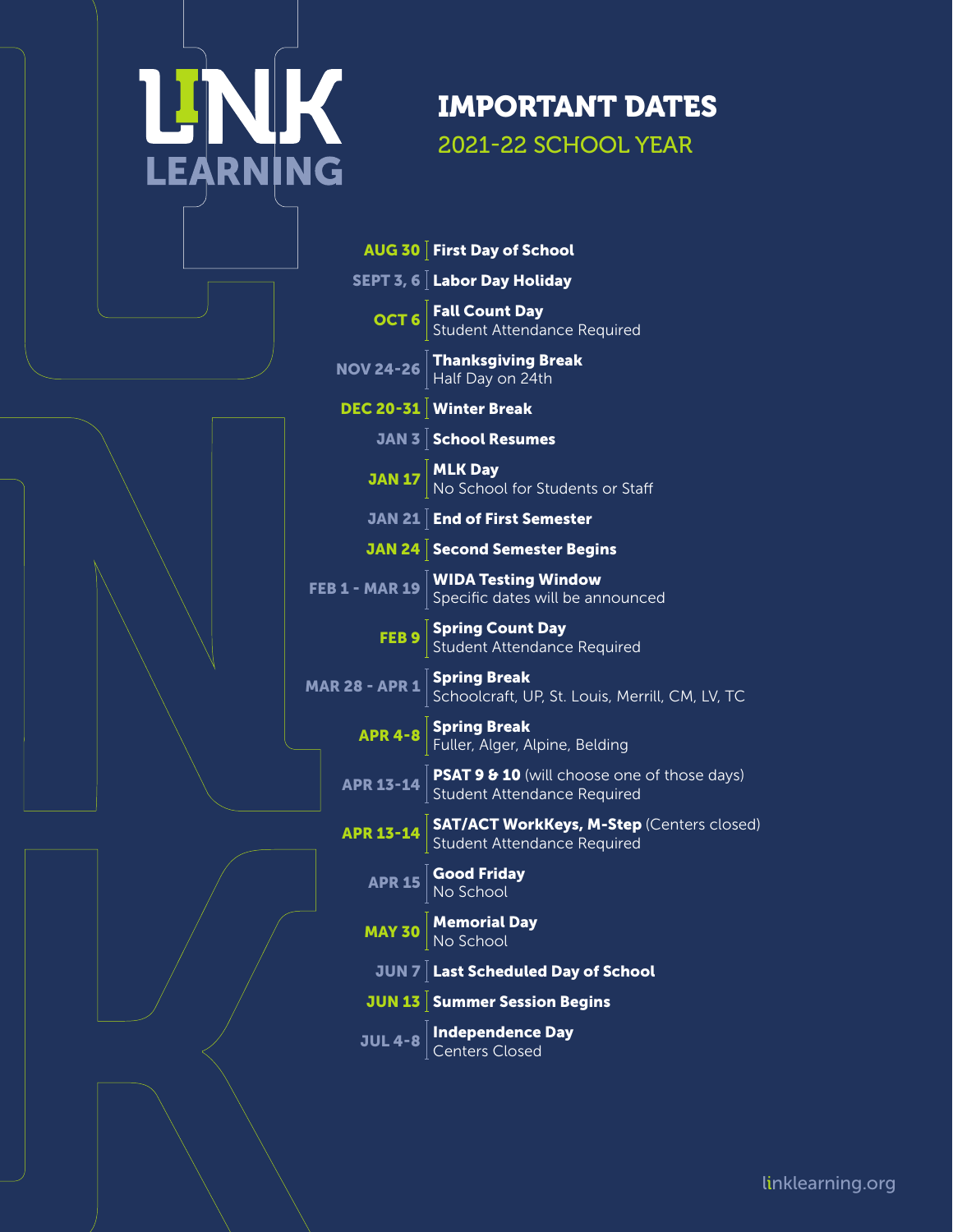### CENTER CONTACT INFORMATION

Find the support you need

All Center Hours: Monday–Friday 8:00am–3:00pm

#### ALGER HEIGHTS

2431 Eastern Ave SE Grand Rapids, MI 49507

P | 616-350-9896 F | 616-350-9761

#### ALPINE

3563 Alpine Ave. NW Grand Rapids, MI 49544

P | 616-570-0248 F | 616-570-0634

#### BELDING

9057 Belding Rd. #2 Belding, MI 48809

P | 616-244-3553 F | 616-244-3551

#### CENTRAL MONTCALM

710 N. State St. Stanton, MI 48888 P | 989-283-1444 F | 989-283-1446

#### ESCANABA

1620 Ludington Escanaba, MI 49829

P | 906-553-7979 F | 906-553-7981

#### FULLER

1309 Leonard St. NE Grand Rapids, MI 49503

P | 616-228-4805 F | 616-228-4807

#### LAKEVIEW

9720 N. Greenville Rd. Lakeview, MI 48850

P | 989-352-5466 F | 989-352-5468

#### **MARQUETTE** EXTENSION OFFICE

2170 US 41 Marquette, MI 49855 P | 906-273-0497

F | 906-366-6700

#### MENOMINEE

955 1st St. Menominee, MI 49858

P | 906-352-4363 F | 906-352-4096

#### MERRILL

148 N. Midland St. Merrill, MI 48637 P | 989-715-2083

F | 989-794-5907

#### ST. LOUIS

227 N. Mill St. St. Louis, MI 48880 P | 989-681-8385 F | 989-681-8387

#### THREE RIVERS/ **SCHOOLCRAFT**

Moving Soon! From: 210 Enterprise Dr. Three Rivers, MI 49093 To: 300 E. Cass St. Schoolcraft, MI 49087

P | 269-244-4656 F | 269-244-4653

#### TRI COUNTY

412 E. Edgerton Rd. Howard City, MI 49329

P | 231-648-6466 F | 231-648-6467







Where you can.

**LEARNING** 

linklearning.org